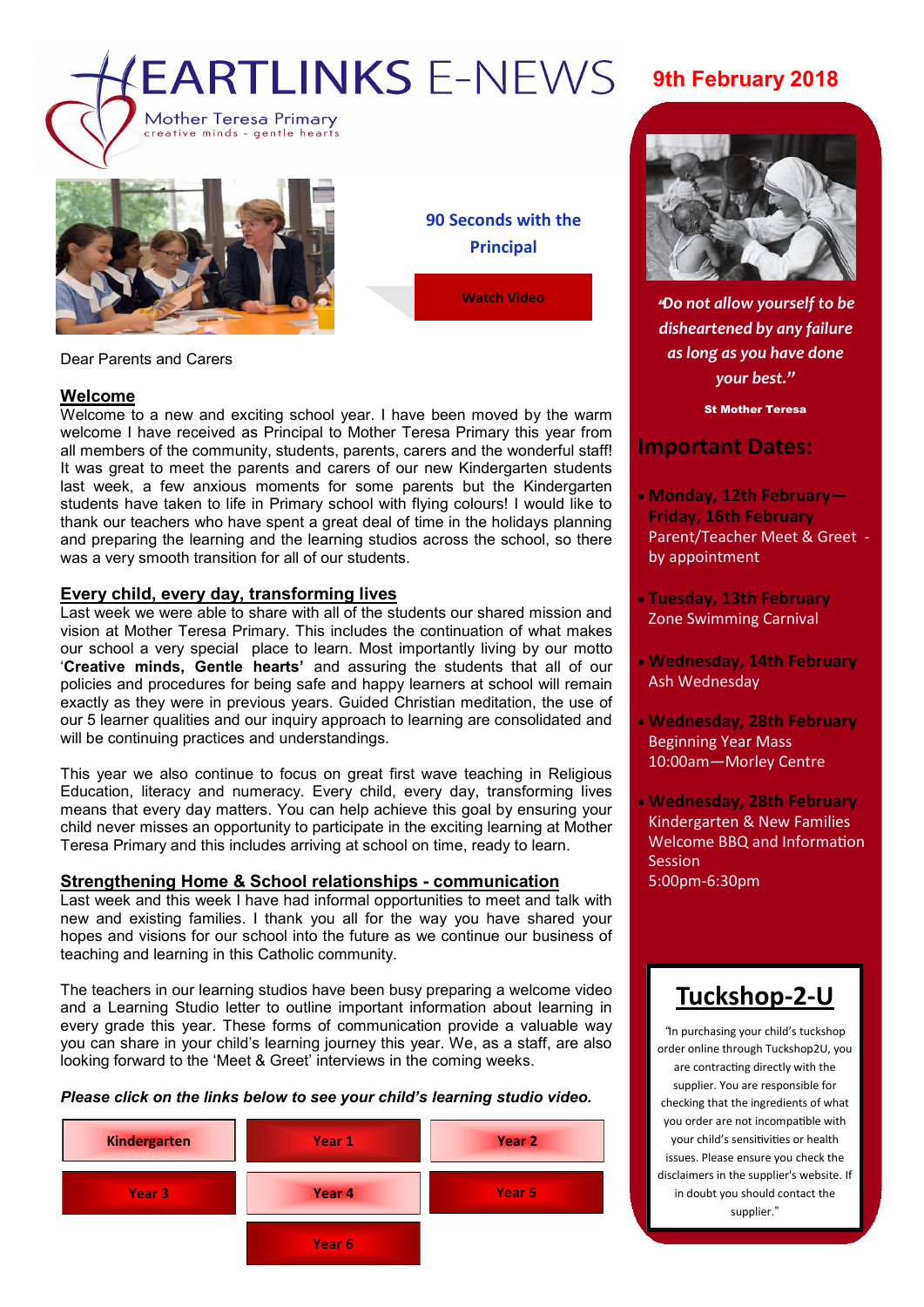

## **Communication between home and school**

concern. It is our aim to work with all members of our school community to ensure that we do the very best to provide Reminder for our school community that if, at any time, you find that you have a concern with the school, you are encouraged to contact the school and speak with the teacher/s, assistant principal and/or principal, to identify your a productive, safe and enjoyable learning experience for our students and professionally fulfilling experience of our staff.

## **Catholic Schools Week - 4th - 11th March 2018**

An upcoming date for your diary! Catholic schools week will be celebrated across the Diocese during the week March 4th to 11th, 2018. During this week we will have an information session and learning studio tour. If you are a family with children enrolled at the school and you have a child starting in 2019, you may be interested in attending this information session. The time and date for the information session and studio tour will be published on our school parent calendar and future editions of Heartlinks.

### **Safety for all at Mother Teresa Primary**

As stated, our procedures for the safe arrival and dismissal of students to and from school remain unchanged in 2018. In the morning, students will be greeted by a staff member and directed into school where supervision commences at **8.05am**. In the afternoons, students are taken by their teachers to the kiss and drop zone. It is essential that students remain in their designated area until directed to our staff who will assist students into their car. You are kindly requested not to wait at the school gate and block the entrance of the gate for other students leaving. Please follow all safety signage in relation to movement through our school site and a reminder that the staff car park cannot be used for parents waiting to pick up or drop off students at school. Many thanks for your cooperation in keeping all of our students safe.



# **At the Heart we are Community**

As we begin this new year of possibilities and challenge as God's people, let's remember to always aim high. We are about community and relationship. Are our dealings with each other grounded in love? Is our faith authentic? Do we hear the cry of the poor, the oppresses, the forgotten and the overlooked? St Paul calls us to, "Bear with each other and forgive one another if any of you has a grievance against someone. Forgive as the Lord forgave you. And over all these virtues put on love, which binds them all together in perfect unity" Colossians 3:13–14 Maria Boyd REC

# **School Fees 2018**

School Fee Statements will be posted to all families by the Catholic Education Diocese Parramatta (CEDP).

Parents should be reminded that Term 1 fees are due on **21st March 2018**. Options for a Flexible Payment Plan (FPP) will be enclosed with your account. If you are taking the FPP option, please ensure that these are returned to CEDP by the date requested, using the Reply Paid Envelope provided.

For more information regarding school fees please click **[HERE](http://www.motherteresawestmead.catholic.edu.au/SiteData/208/UserFiles/Resources/2018%20Mother%20Teresa%20Primary%20School%20Fees%20Schedule%20K-6.pdf)** to download a schedule of fees from he Mother Teresa Primary website.

Please feel free to contact Judy Attard on 8841 2600 if you have any concerns regarding your school fees.